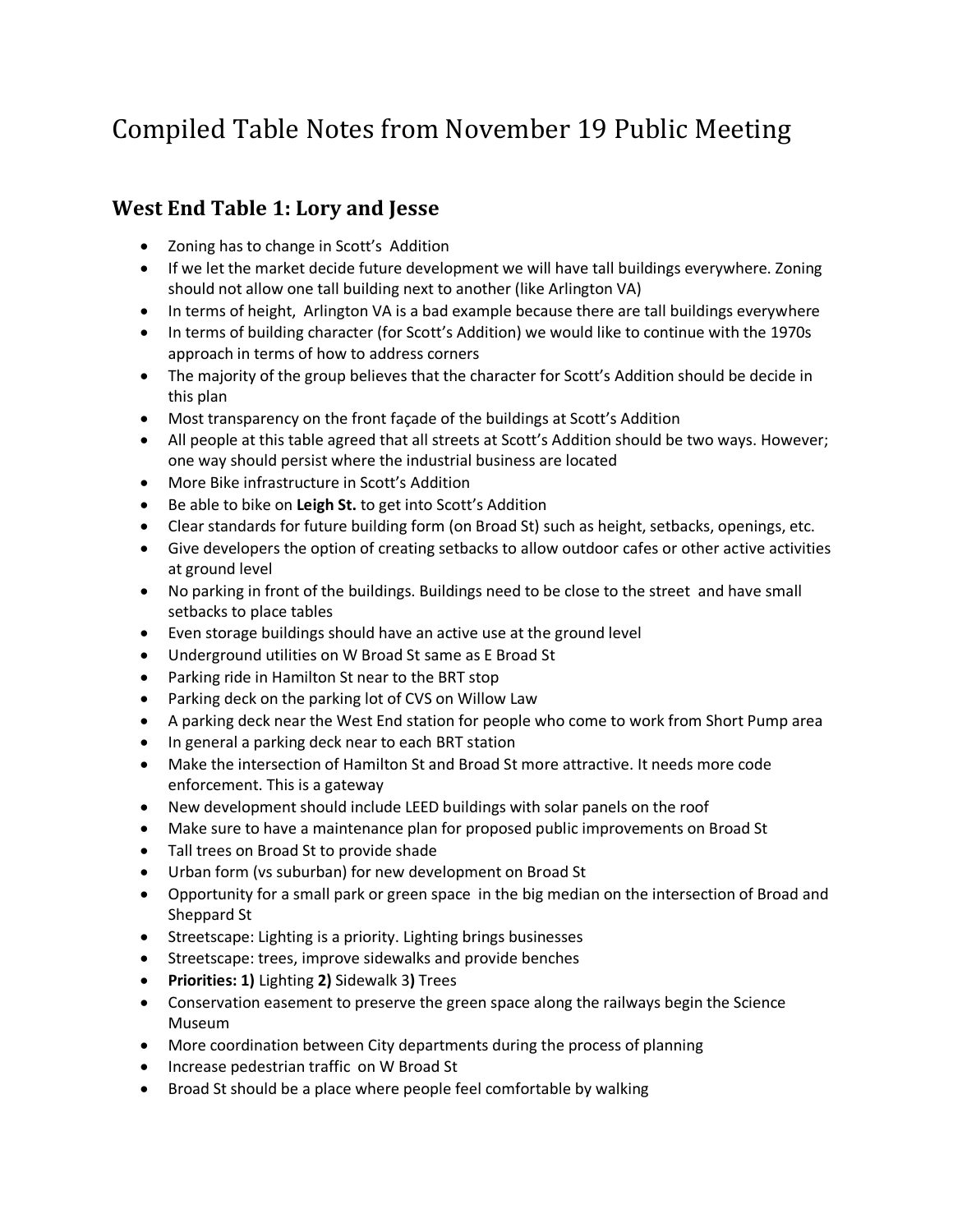- Reduced Parking
- No weight limit in Scott's (Taller)
- All the same in Scott's (Zoning)
- $\bullet$  Light industrial Mix of uses
- Allow for new types of industrial uses
- Two-way streets (especially Leigh/Moore) \*
- Still facilitate trucks/deliveries
- Other outlets
- Form of development: height let market decide
- $\bullet$  setbacks 0 except if public plaza
- location of parking/entrances no parking in front of building
- Wider sidewalks
- Active use on ground floor
- Simplified encroachment
- Uniform Design for Streetscape
- Lighting
- CDA treatment along Broad Street
- Sidewalks
- Trees
- Green Space (conservation easements?)
- Different within neighborhoods (more pedestrian scale)
- Parking Deck/Park N Ride
- Façade improvement along Broad Street and the Boulevard
- More coordination between City departments

### **West End Table 2: Josh Mallow**

Create great streets

- Lighting and sidewalks
- Increased greenery
- Use code enforcement to beautify

Make 195 bridge a gateway

- Bridge is currently a barrier
- Western side unattractive
- Continuity needed in sidewalks, lighting, streetscape, but should be distinct from Scott's area
- Art on bridge

Density

 Two people wanted no more than two stories. Six people wanted a minimum of three stories Form

- Articulated buildings
- Active uses on first floor
- Awnings on existing buildings
- Preserve older buildings

Uses

- Balconies on upper stories (eyes on the street)
- Quick food shops (cafes, not convenience stores)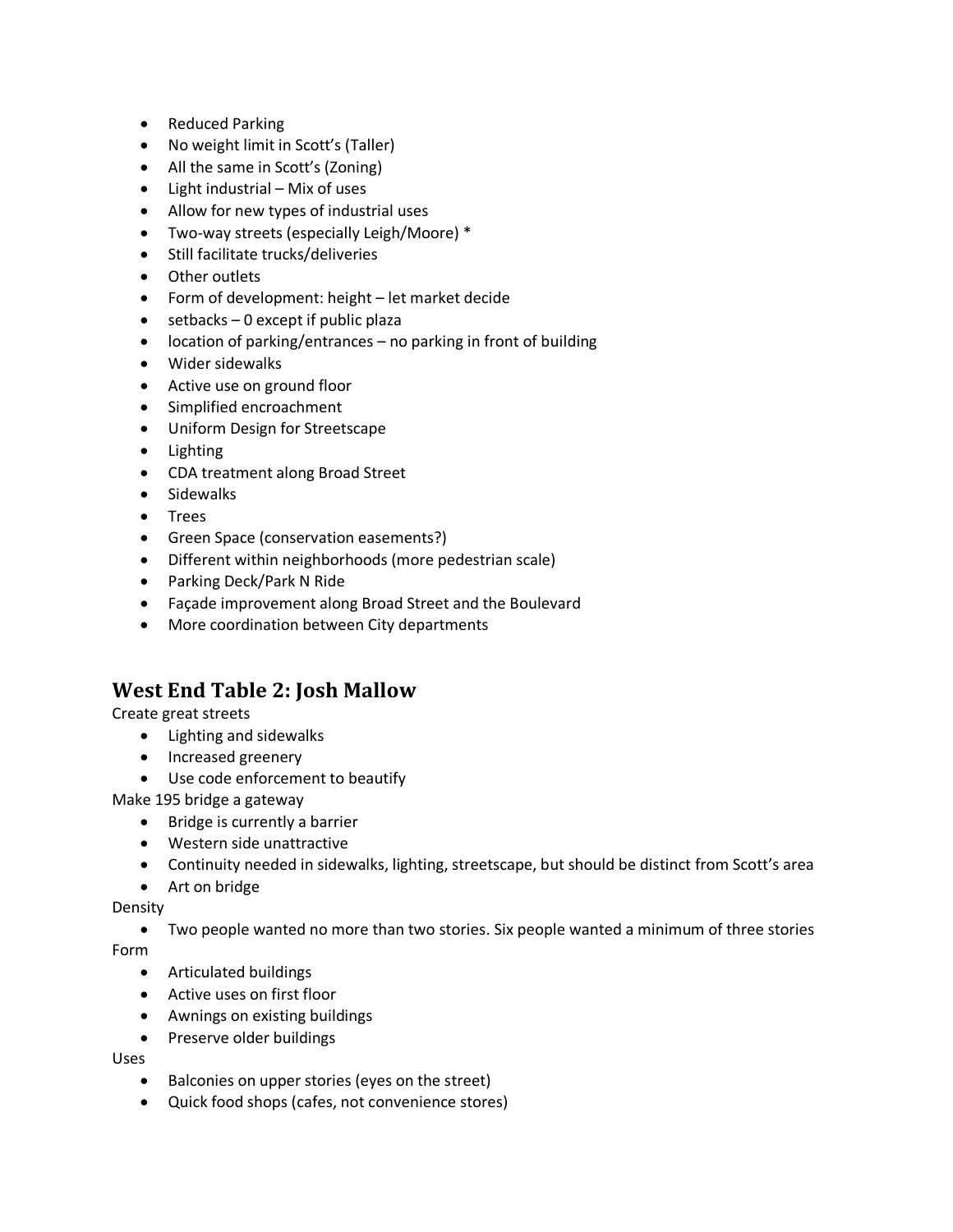- Signage to important places (VMFA)
- Ground-level retail
- Conserve as much industrial in Scott's addition as possible
- Mixed use throughout

Big ideas

- Use the triangular blocks as significant buildings/sites
- Add a BRT stop at Malvern
- Allow/encourage underground parking for new developments
- Shared parking garages
- Have bridge parks span 195 to connect both sides

Images Conversation:

- Vacant land and deep set backs are uncomfortable to walk past
- Good architecture is helpful, but when coupled with bad architecture it doesn't help that much
- On the suburban malls, one person said they would be good for the area west of 195, all others said it would be bad
- Architecture can be different, but should be contextual. Can be achieved through building massing and materials
- Trees alleviate the discomfort of parking lots
- Articulated buildings are interesting and attractive
- Historic buildings are interesting
- Rehabs are interesting
- Articulation with a single building is not as interesting as articulation with multiple buildings
- Glass fronted architecture would make a good riverfront community
- Deeper set backs are great when they for plaza-like spaces and have tree cover
- Ground-floor commercial is ideal
- The William Byrd building is a good height and is broken up by its own architecture
- The McDonalds near Boulevard is good because it fronts the street
- The old JCPenny's is unpleasant to walk past
- The new VCU buildings on Broad are non-contextual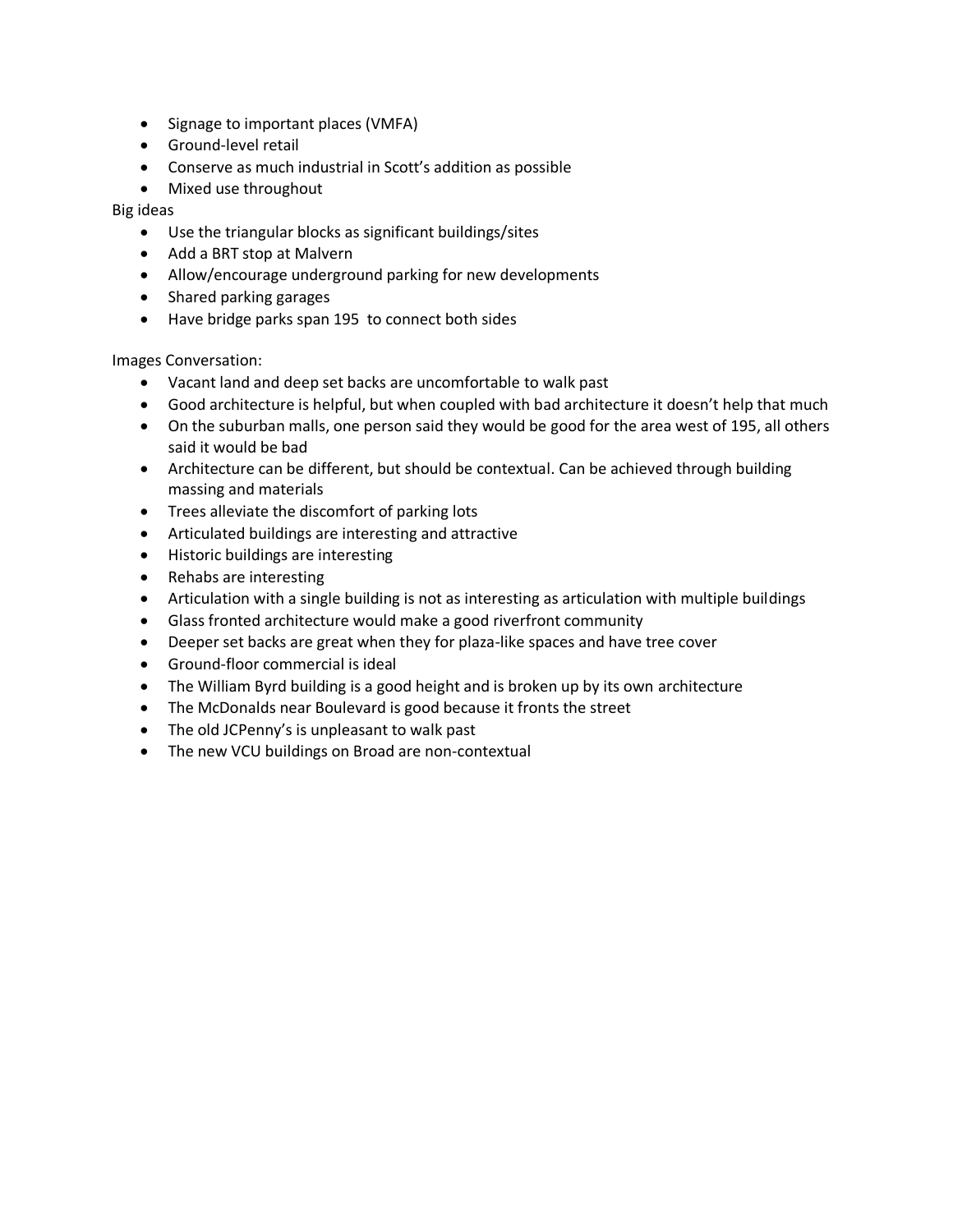# **VCU & Musuem District 1: Anne Darby**

- Where is the 1/2 mile radius? (Bill Gallanch)
- 40,000 cars per day already in area, there is a concern about adding 20,000 more cars headed west (Ceci Armstrong)
- Concern: too much asphalt in the corridor (Dave Johannes)
- 100,000 new residents in the corridor in the next 20 years
- Concern: already have a bus to and from downtown
- Once BRT is constructed what effect will result with other existing but lines?
- Concern: the destruction of Broad St
- BRT does not stop at the transfer station or grocery stores
- More people on Broad St, there should be no parking lots on Broad St, infill the parking lots
- Do not want traffic to leave Broad St and invade the other residential streets and neighborhoods
- Want baseball diamond on the Boulevard (Kathy Hearn)
- Need bus down the Boulevard (there is no bus which stops at the Greyhound station)
- Stymie businesses on Broad St while construction is underway
- Need more apartment units for adults (not just geared towards VCU students) as infill development
- Goal is to share a car with others and use public transportation for balance of travel
- Gateways: Broad and Belvedere, Broad and Boulevard, Broad and Meadow
- Concern: left turn from Broad to Lombardy leading to use of Grace, Leigh and Monument
- Walkability: currently not available, not fun but Harrison to Belvedere is improving
- Concern: making Broad an expressway, needs greenery, maintenance, need trees for shade
- Do not want 10 story condos
- Sears building at Broad and Allen is the worst example dark and boarded windows
- Need better human-scale development
- Don't want contemporary architecture needs to blend in
- Neighborhood signage is essential could have flags up and down the corridor marking different neighborhoods
- No behemoths occupying entire blocks
- Respect the scale of the existing grid
- Storefronts help walkability
- Is there funding for improvement of larger buildings like the Sears building?
- Need accommodations for shoppers who want to use BRT to convey purchases (3 block walk to Shafer stop from Kroger)
- Should the neighborhood inquire of Whole Foods what their plan is going to be?
- Cover all of the parking lots along Broad St, 30% of the land in the area is surface parking, need to have infill instead
- Streetscape softening important
- Alley development to become passageways or pocket parks… European influence
- Alleyway utilization European word is Mews
- Question: what is being done with post office building? Officer for new owner
- Concern: Big civic project destroying changing neighborhoods
- Phasing of construction/communication of phasing on news/newspaper/tv
- Zip car option along Broad St short term leasing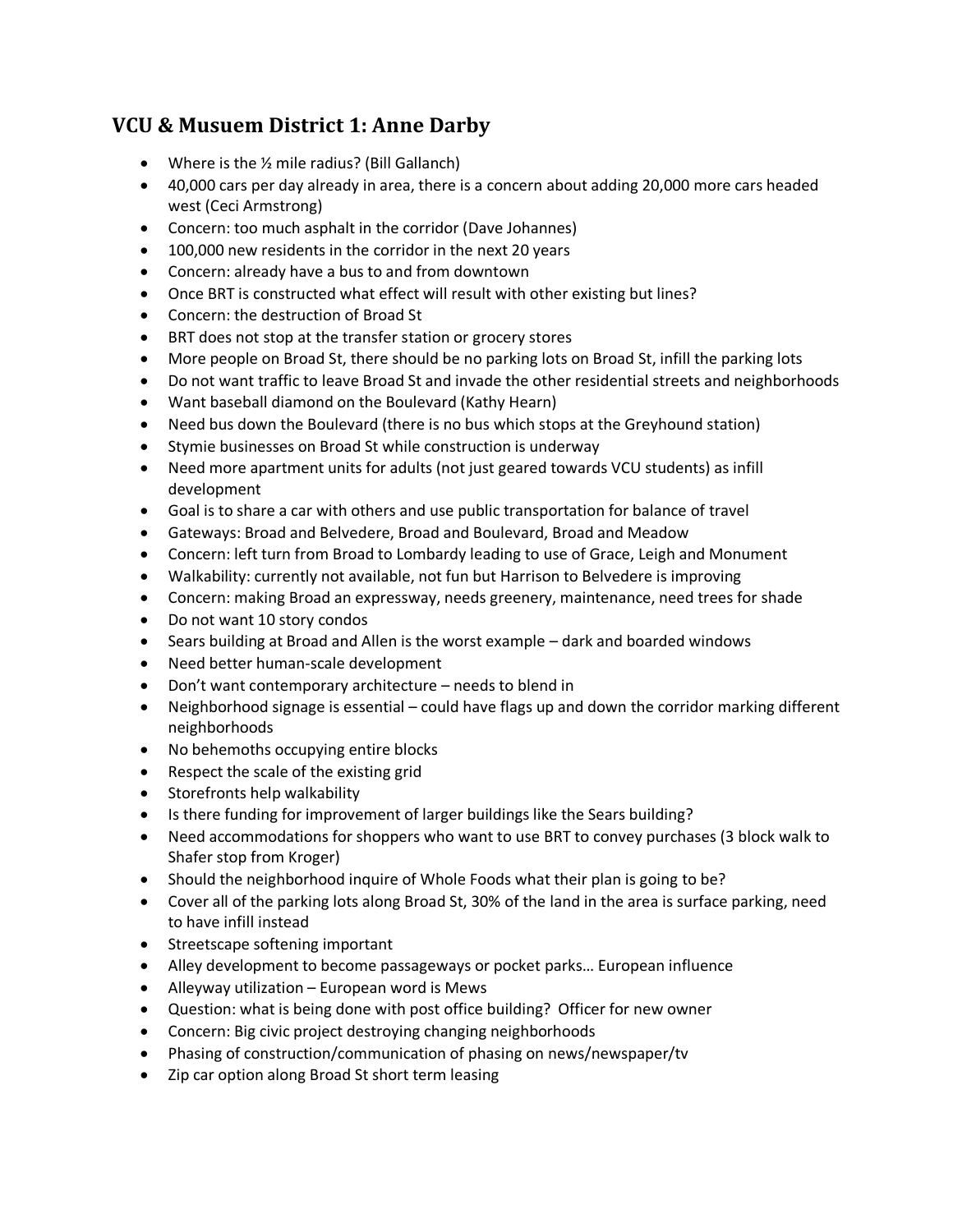- Can we enhance Broad St for events/parades/marathons, accommodation of spectators, widening of sidewalks, trees in the tree wells, cleaning and maintenance along Broad St (trash management), more frequent pickups
- Café seating would enhance the corridor zoning issue
- Create funding mechanism for funding landscape improvements
- Set landscaping back off the curb
- Green velcova trees, fast growing and leafy
- Who is doing the landscaping we want to see the landscaping plan early in the process
- More retail would be good for the corridor
- Mixed use housing is better wide range of sizes of apartments
- Bars and music
- Building height should be minimum 3 stores, ideally between 4 and 5 stories, with some buildings up to 10 stories in certain areas
- 10 stories in parking lots like DMV
- Need to develop form-based zoning
- Current pattern of development with beautiful variety
- Where would pocket parks do well?
- Find small scale places for green space, not huge spaces, little corner parks
- Visitors in the corridor? Sometimes the Children's museum or science museum, but generally don't take visitors in the corridor
- Need walkable spaces with trees
- Public art in the corridor? Okay but "no weird stuff".
- No parking lots along the corridor
- Get rid of M-1! Get rid of B-3!
- Zoning should permit *artisanal* manufacturers like furniture makers, glass makers, pottery shops, breweries, metal shops
- Look at Lombardy for softening of larger uses (meaning Lombardy, just north of Broad has the same problems with large parking lots, etc)
- Connectivity North to South near East Coast trucking could restore the grid? Road through the property?
- Protect the integrity of the neighborhoods and their structure
- Lighting sizes layer in corridor, and smaller into the neighborhoods

# **VCU/Musuem District 2: Will Palmquist**

### Transportation/Circulation

- Mostly bike around the VCU neighborhood, but not much outside of it, except for Scott's Addition or the Museum District
- Will take Marshall Street for biking west, and Grace Street for biking east
- Bike lane disappears on Lombardy Street at the Dollar Store
- Broad and Belvidere feels unsafe for walking and biking. It's confusing and there is a lot of light running.
- N. Belvidere is very congested at times with all the cars heading to the I-95/I-64 interchange
- Sidewalks are not in great condition in the western portion of the corridor
- When bike lanes end it is "terrifying"
- Alleys are a bit of a mess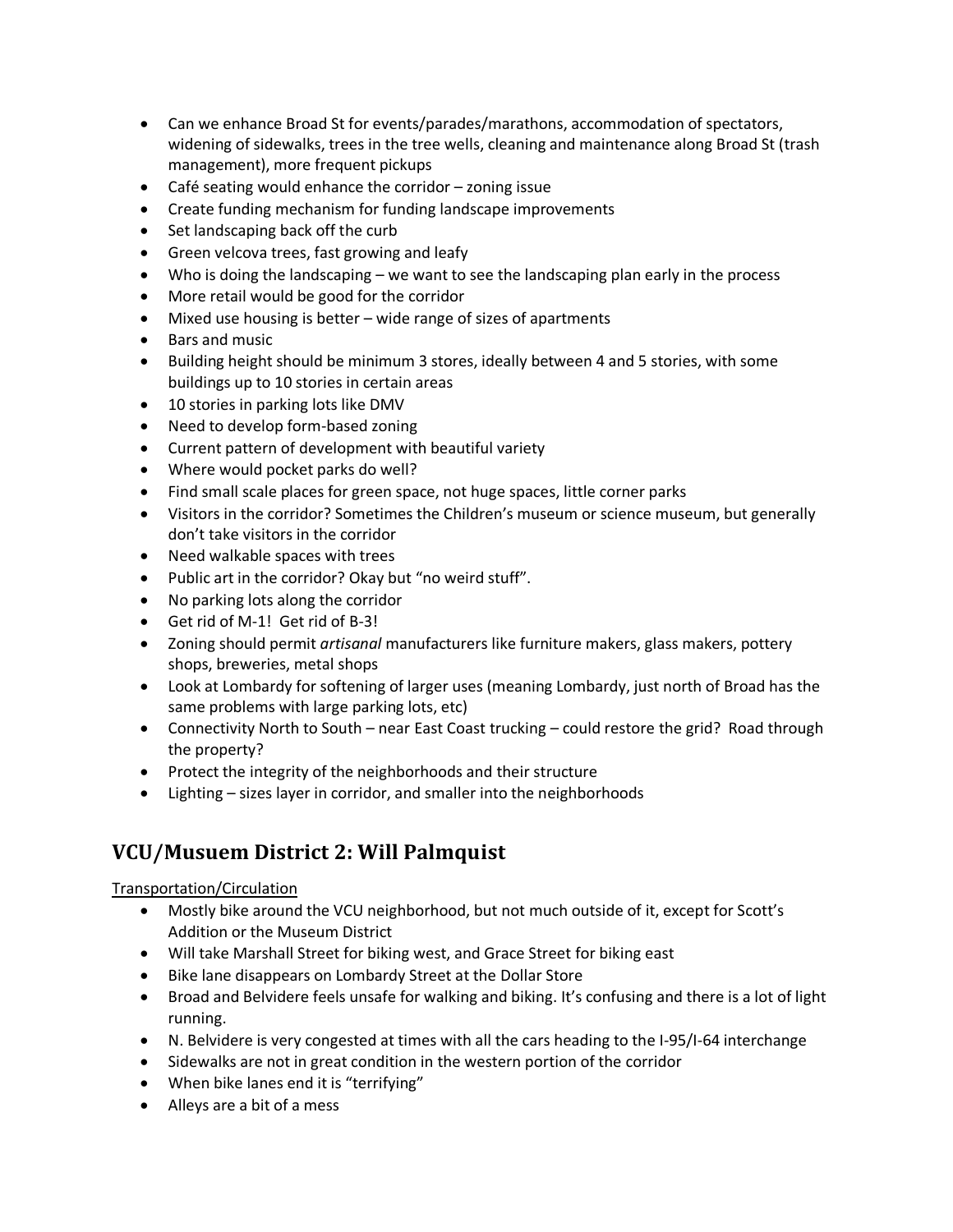- People speed down alleys and across the sidewalk into streets
- Bridge on Boulevard over CSX is scary on bike and on foot

#### Current Assets/Detriments

- Enjoy the Science Museum, Bowtie Cinemas
- Lack of mix of uses at current storefronts along Broad St
- Lowe's is nice to have so nearby, but because of the sea of parking, maybe it could be located elsewhere
- Enjoy the restaurant and bars
- Gateways Hermitage, Boulevard, Lombardy
- Broad/Boulevard has ugly buildings and too much parking
- Myers/Boulevard intersection is very awkward
- Mystery park behind Training Camp?
- Make the Training Camp more accessible to everyone
- There are currently no good connections from the Museum District to Scott's Addition. Broad Street acts as a barrier.
- Lack of crosswalks in some areas is problematic
- Parking lot in front of the DMV is ugly and a waste of prime space

#### Future Vision

- Thinking about more restaurants, bars, office, and retail uses right on Broad Street, with residential just off of Broad, because of noise concerns
- Street-level shops
- Residential further away, just off of Broad
- Break up the superblocks and reconnect the grid! (area bounded by Broad, Hermitage, Leigh, Lombardy)
- More bars/restaurants in the more western portion of the corridor. Nicer restaurants, not just chain fast food and convenience stores
- West of Belvidere has a nice streetscape, should carry that through to this portion of the corridor
- In Scott's Addition, convert one-ways to two-ways and add more green (i.e. medians).
- Pavers to dress up intersections. Raising them makes it feel safer
- Roundabout is a plus, great for driving, but less so for bicycling
- Allow for more bikes on the buses than now
- Medium height buildings, 4-8 stories. Taller on Broad Street. Some buildings which are taller might be OK if they are interspersed with buildings of medium height.
- More shops and storefronts to tie things together
- Bike lanes on Hermitage would be great.
- No less than two stories on Broad Street
- Not Downtown-height here
- Jackson Ward and Scott's Addition are both interesting places where they take out-of-towners, Libby Hill as well
- Monroe Park could be better overall. How will the new plans address that?
- Scott's Addition is confusing to get through, some street one-way dead-end into each other
- Pocket parks could be a great way to provide green space where space is limited
- Have green space in front of buildings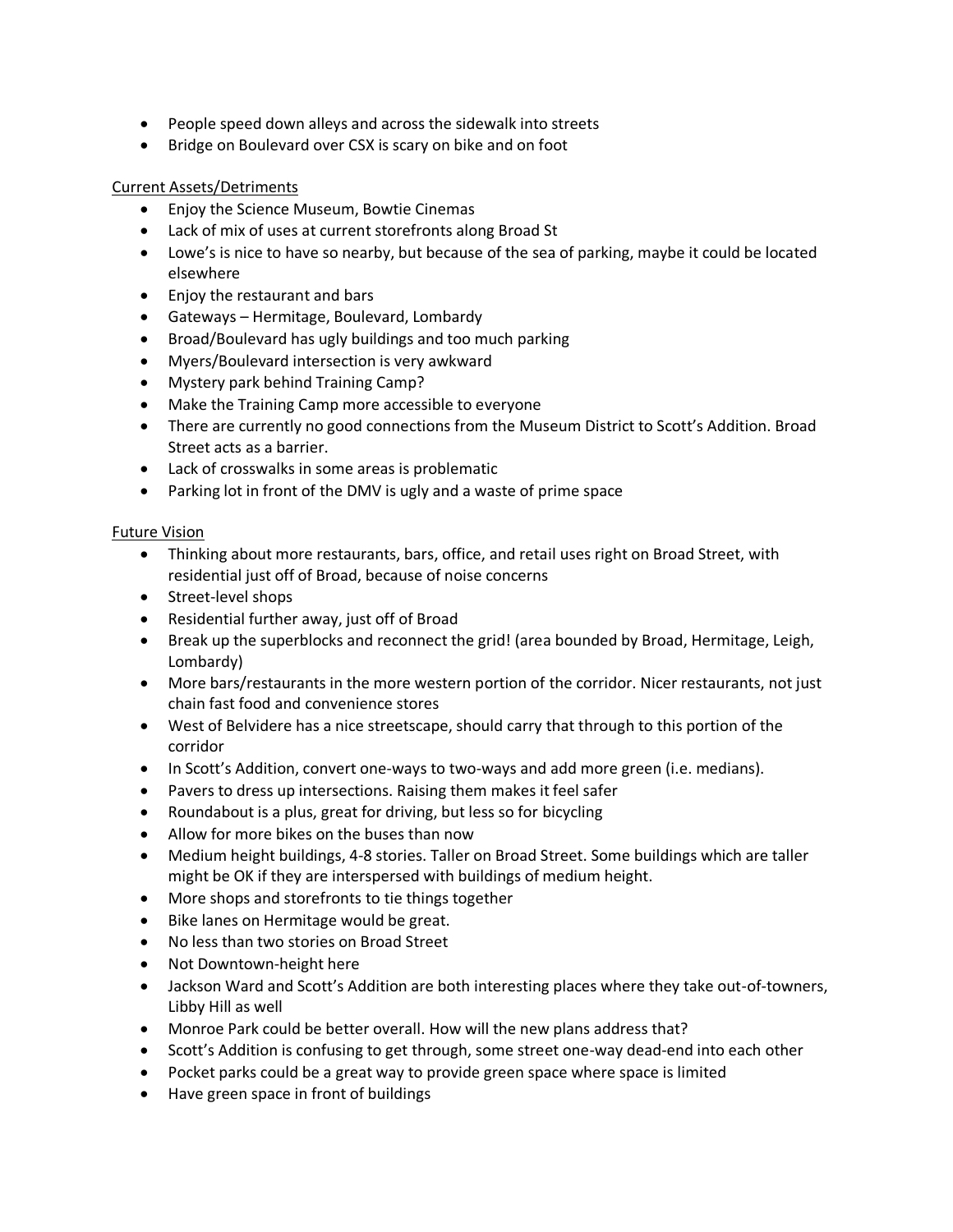- VCU to be contained? "I love VCU and I go there, but I don't want them taking over the whole neighborhood"
- Take advantage of the ICA and have a way of enjoying. Perhaps the former Hess station could have some outdoor space (plaza/courtyard), or outdoor café where the building can be enjoyed
- Improved bike connection into Scott's Addition where Leigh St crosses Boulevard and becomes Moore St
- Vacant parcel west of the William Byrd Senior Apartments could be greenspace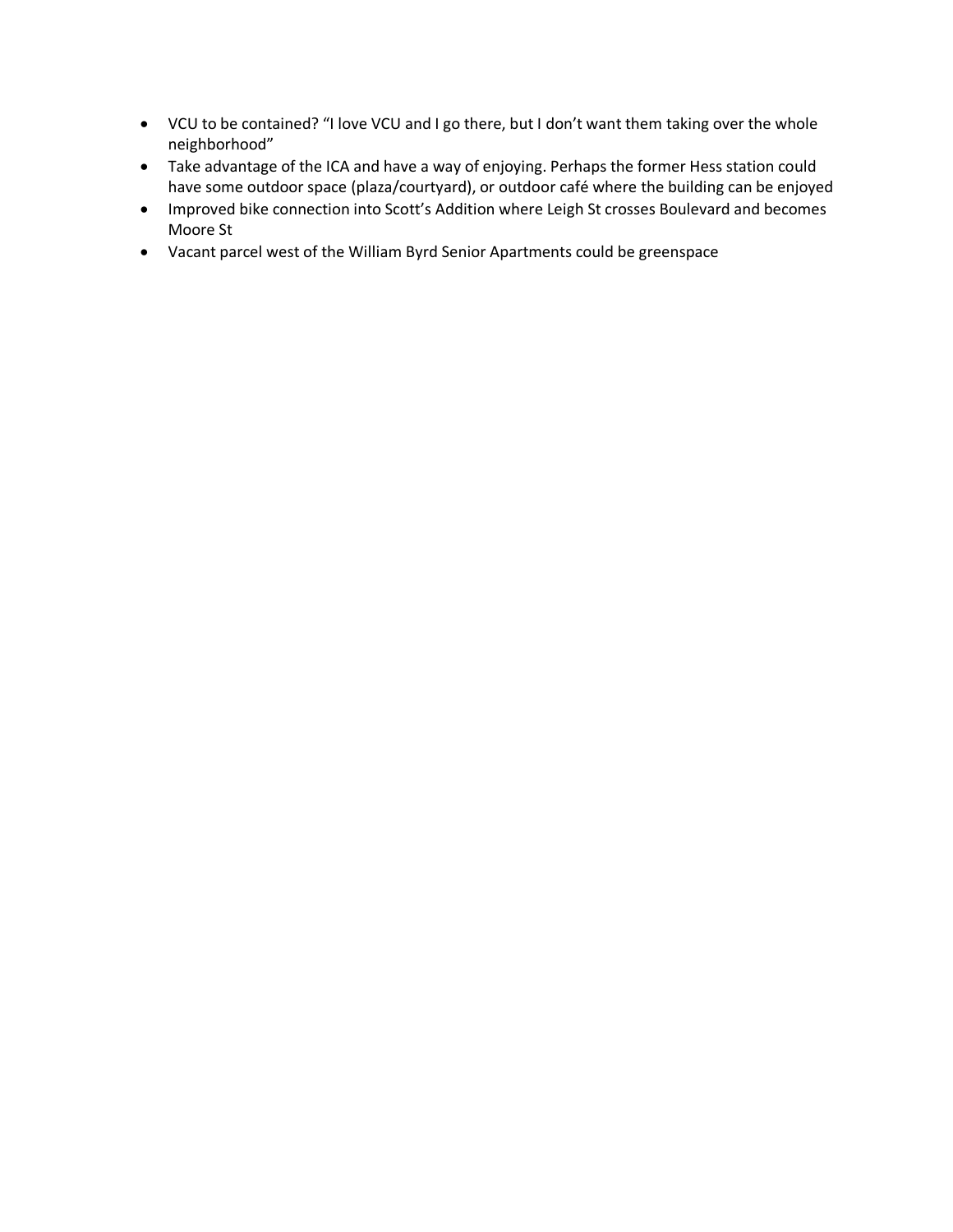# **Downtown – Kathleen**

### Favorite places:

Grace St: architecture, restaurants / Brook Rd & Adams triangle / Capitol Square / Main Street Station / general Arts District street fabric / Church on E. Duval / Federal Courthouse & Library of Virginia / Shockoe Slip

### Least favorite:

Coliseum, dead zone around the Convention Center, bunker Library of Virginia and dead hours, neglect of 1<sup>st</sup> to 3<sup>rd</sup> St on Broad, Parking lots on E. Cary & Canal

- Unanimously the most important part of the City
- Like walking in Jackson Ward, on Grace St, Broad St
- Marshall St is not as much fun to walk on
- Bad intersections: Broad & Belvidere,  $16<sup>th</sup>$  & Broad, Gilmer, Canal & 9<sup>th</sup>
- Gateways: Broad & Belvidere, Broad out of Bottom, 3<sup>rd</sup> to 5<sup>th</sup>, Brook & Adams, 95, Leigh St viaduct

City Center

- Uses: hospital, entertainment, proper groceries, effective anchor retail, dwelling units
- What is the connection from BRT to General Assembly when buildings are under construction (opportunity)

Monroe Ward

- N. Adams through the Jefferson Hotel
- Residential over parking areas
- Corner commercial uses (versus all of ground-floor requirements)
- Identifiable boundaries

VCU

- Integration is desirable (compared to containment)
- Need to go after student rentals in Jackson Ward with bad landlords

Public/Open/Green Space

- Capital
- Abner Clay
- $\bullet$  West side of N. 16<sup>th</sup>
- Kanawha Plaza

Would like to see in redevelopment:

- Tall buildings with a relationship to the street (no closed off corporate HQ)
- Connectivity to green spaces
- Better code enforcement
- Architecture Review Board for Monroe Ward (also a vote for NO!)
- Building height diversity, relationship to street essential and more important
- Viewsheds in Monroe Ward, transection
- Public Safety building as redevelopment site
- Activate the Armory
- Richmond Coliseum: Multi-use, too small for entertainment, bus transfer station?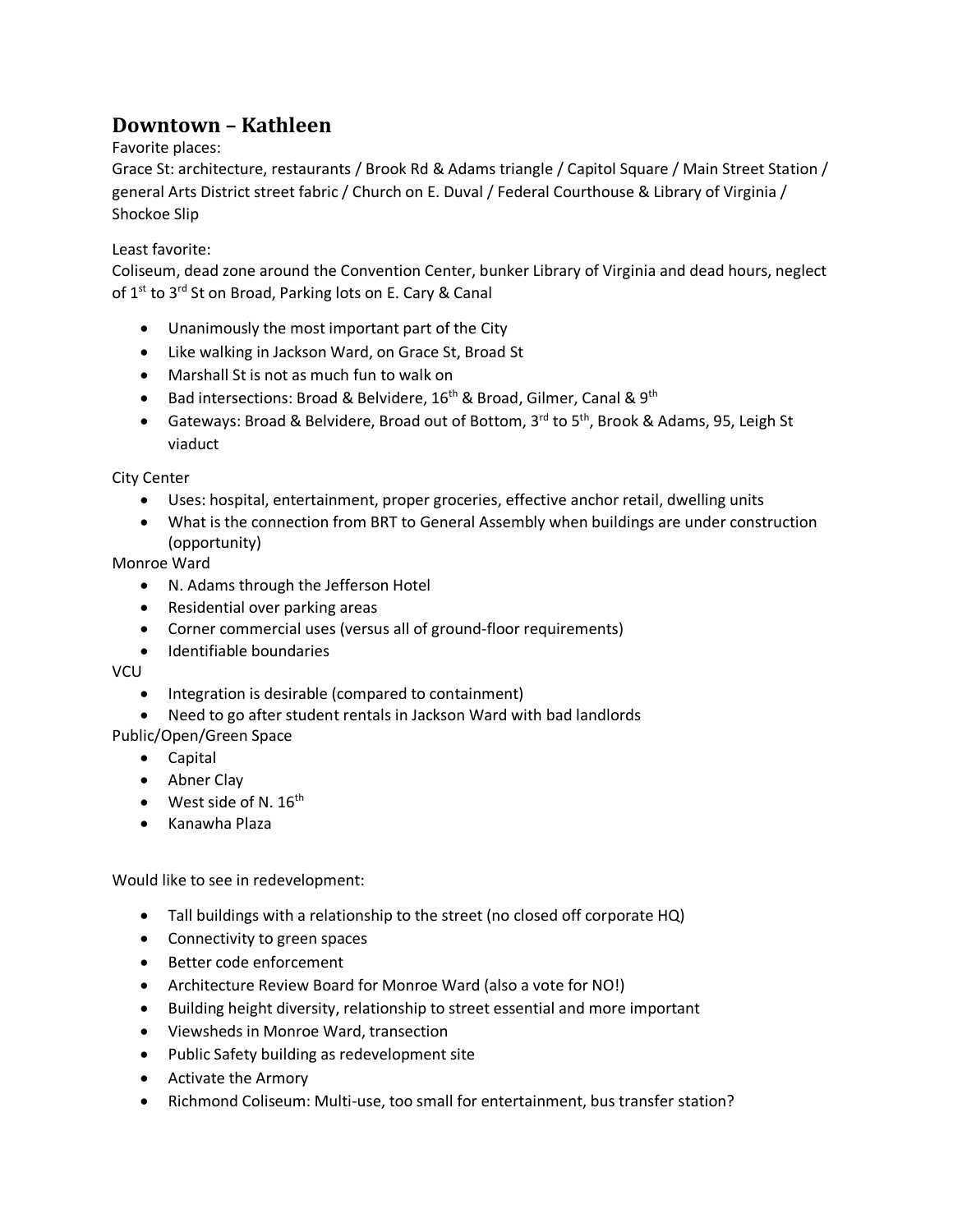- Coliseum redevelopment does not necessarily need to be as an entertainment center
- More residential, particularly encouraged in Monroe Ward and near the hospital
- No closing of existing streets
- No more garbage on Grace St
- A skate park would be a neat downtown public space that's who is recreating Downtown on weekends
- Want to reconnect Clay Street, have two way Clay and Marshall Streets
- $\bullet$  Too many institutional buildings and their parking lots like fortresses on 14<sup>th</sup> St. Need to redevelop. Infuse diversity and mixed uses into the state office areas
- Move the BRT to Ambler St to avoid  $14<sup>th</sup>$  traffic jams.
- Improve landscaping along 95 through the City
- Redevelopment of Gilpin is necessary for the residents and for downtown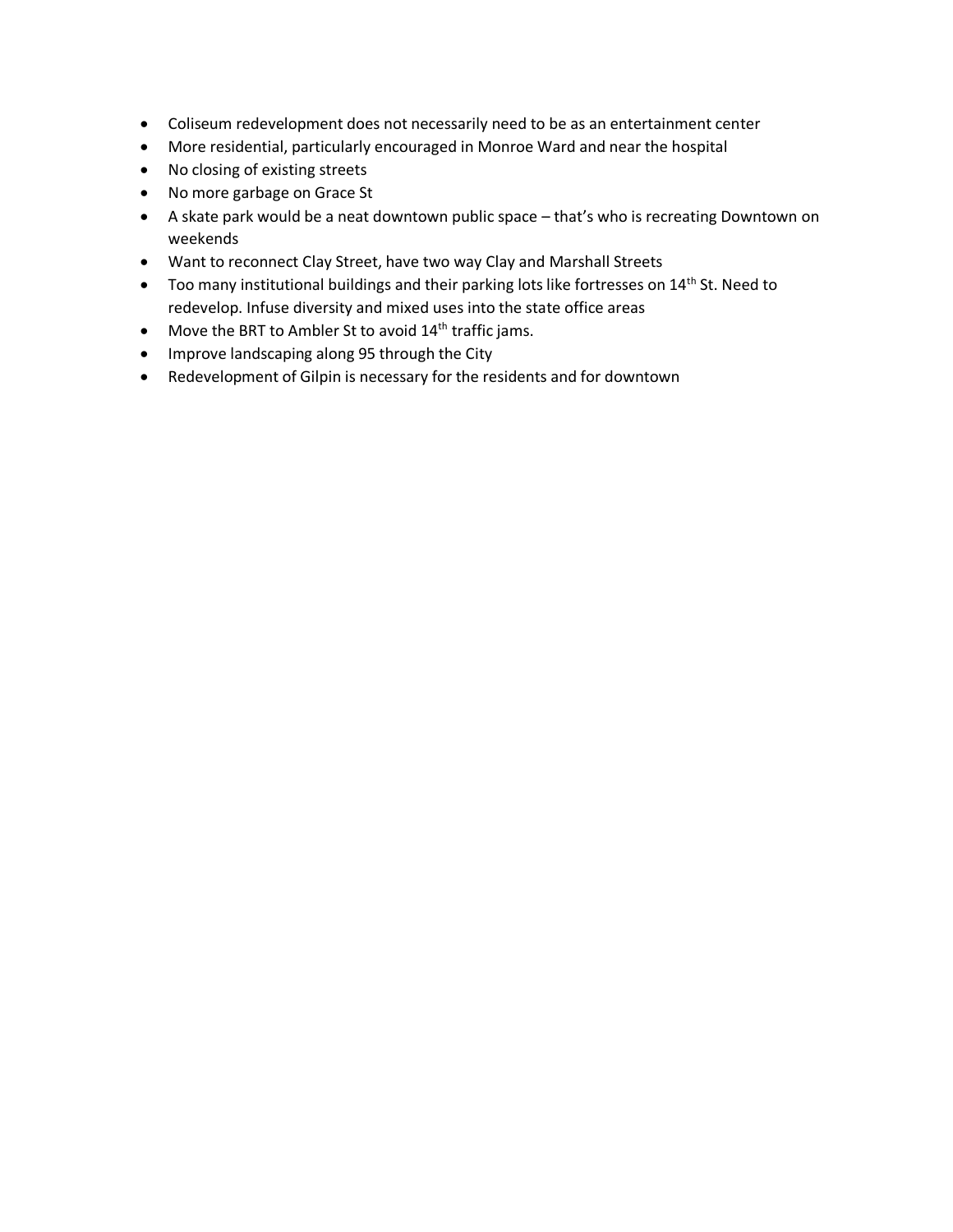## **East End: Josh Son**

Red Dots

- Development needs to happen just SE of the Pear and Dock intersection
- There should be a grocery store near Admiral Gravely Blvd and Williamsburg Rd
- There is a need to redevelop the parking lots along Williamsburg Road between Nicholson and Orleans St.
- There is a need for historical markers along Route 5
- Fulton Gas Works site needs mixed-use development
- Redevelop (Adaptive Reuse) 3200 Williamsburg Ave (Armitage Building)
- Create/maintain park at land near  $31<sup>st</sup>$  st and Franklin
- **•** Develop 4 story buildings on plots north and south of Main, either side of  $26<sup>th</sup>$  street
- Extremely dangerous pedestrian crossing at  $21^{st}$  St and Main
- Need to infill vacant lots around MSS, develop a master plan with a mix of uses including hotel, residential, historic museums, retail
- Traffic Congestion on  $14<sup>th</sup>$  street (especially during rush hour)

### Green Dots

- Yoga in the park / family oriented park (Chimborazo Park)
- Stone Brewing Plant and Beer Gardens
- Chimborazo Park
- Gillie's Creek Park
- Need density near end of Orleans St. stop
- Libby Terrace Park
- Libby Hill Park Great UCI Showcase
- Adaptive reuse project between  $23^{rd}$  and  $24^{th}$  street on Main St
- Park space at 24h and Franklin
- Main Street Station
- Fulton Hill Properties projects (Lava Lofts, new residential development end of E Broad St.

### General Comment

- There is a need for more sidewalks along Government Road
- Include Greater Fulton in this plan
- Daylight/re-naturalize Gillie's Creek to create a greenway
- The BRT should expand to Fulton, there should be more transit connections and more bike/ped connections to Fulton (possibly via Nicholson St. and/or Orleans St.)
- Restore historic roads between Fulton and Chimborazo, enhance the pedestrian connection between these areas.
- There should be protected bike lanes along Williamsburg Rd.
- Fulton Gas Works site needs Mixed Use development, perhaps Medium Density but also needs to preserve views.
- Some would like to preserve some Fulton Works structures, others disagreed.
- Williamsburg Rd could benefit from a road diet especially between Admiral Gravely Blvd and S  $31<sup>st</sup>$  Street (potentially add protected bike lanes and better pedestrian access)
- There is opportunity to engage with the County near Orleans St.